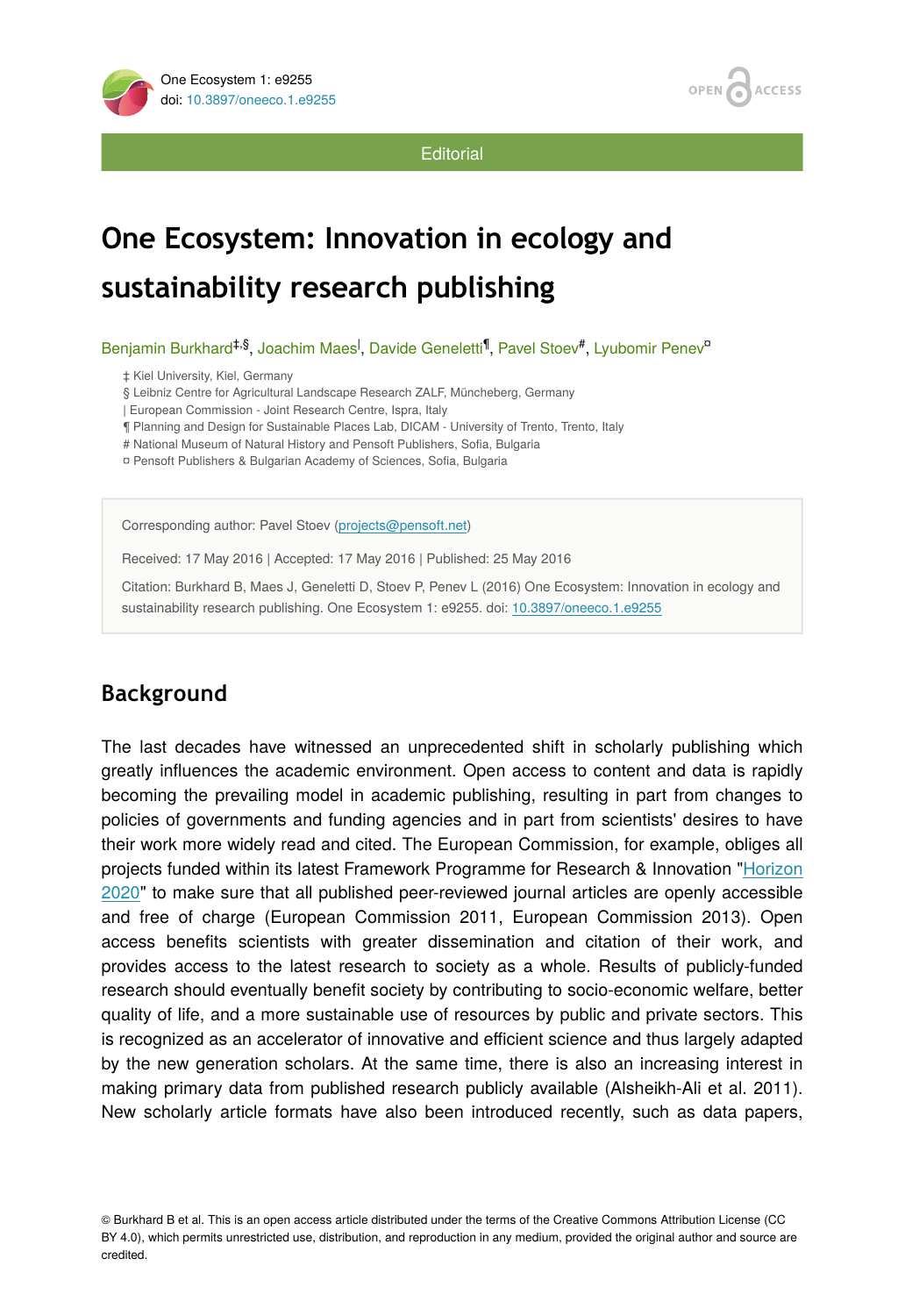single-figure publications, and nanopublications (Groth et al. 2010, Chavan and Penev 2011).

However, despite these promising developments, in the ecology and sustainability domains, only a small proportion of research output is freely accessible to the public. Out of 11,607 open access scholarly articles in the [Directory of Open Access Journals,](https://doaj.org/) only 77 fall in the category of ecology (as of 26 April 2016), and only a small proportion of these has a policy concerning data publishing.

## **One Ecosystem - The Mission**

*[One Ecosystem](http://oneecosystem.pensoft.net/)* aims to respond and to adapt to the newest developments in scholarly publishing in Ecology and Sustainability domains. The journal goes beyond the conventional research article publication. Launched in January 2016, it welcomes research outputs ranging across the entire research cycle, including data, models, methods, workflows, results, software, and policy recommendations. The journal specifically addresses the following topics: ecosystem services, climate change, landscape ecology, land use change, marine and freshwater ecology, forest ecology, and forestry, agriculture, tourism, urban ecology, restoration ecology, environmental impact assessment, health, waste and water management, sustainable land development, environmental economics and policy, and urban development. Ecosystem services, the contributions of nature to human well-being, have become a highly relevant topic in science, policy, and society in the last decades. Therefore ecosystem services, including aspects related, for example, to ecosystem services indicators, modelling and mapping of ecosystem services potentials, flows and demands and their application in decision-making all represent topics of special interest for One Ecosystem. The journal is generally open for submissions from all fields related to ecology and sustainability sciences dealing with the complementary, interconnected, and interdependent components of the natural world (Fig. 1).



#### Figure 1.

The nature of One Ecosystem is evident in the logo symbolysing the yin-yang complementary interface of the natural world.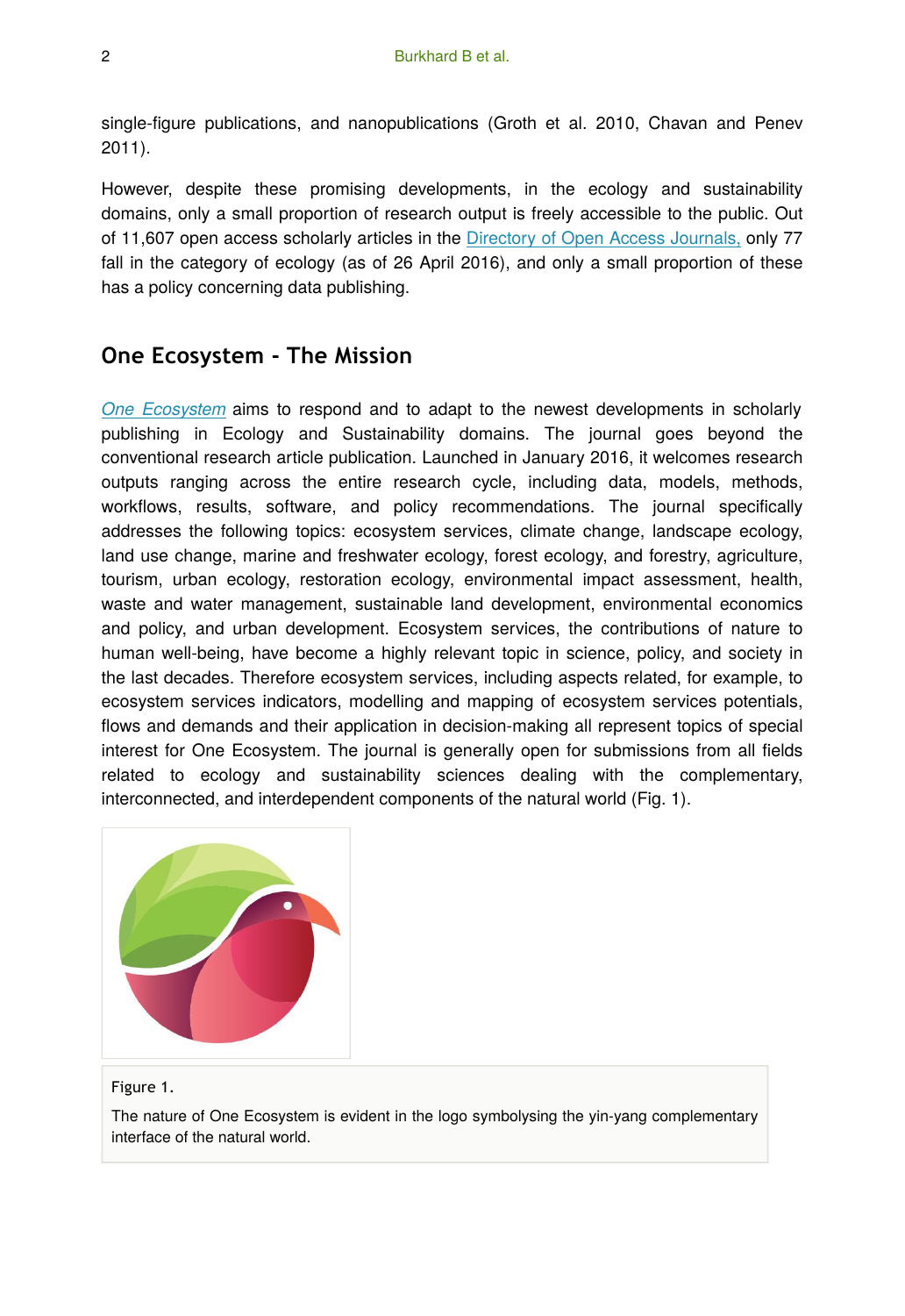With this new journal, the main intention is to really make a difference, by promoting and supporting methods and data sharing, idea exchange, and dissemination of relevant applications in the spheres of ecology and sustainability (Table 1). For this reason, the focus of One Ecosystem is rather broad, welcoming all contributions related to research methods, data, and their applications in science, policy making, society, and practice. Potential authors are welcome to contact the journal editors if they are unsure whether a specific topic is suitable.

Table 1.

Quotes by the One Ecosystem editors

"*With One Ecosystem we want to accelerate scientific progress in the frontier research fields of ecology and sustainability. We are convinced that this new format of writing, reviewing and open access publishing of scientific findings is the future*." Benjamin Burkhard, [Kiel University.](http://www.uni-kiel.de/index-e.shtml)

"*We need better incentives for scientists who want to share their data. One Ecosystem provides such incentives by linking peer review to open data*." Joachim Maes, European Commission - [Joint Research Centre](https://ec.europa.eu/jrc/).

"*We believe that open access to all the relevant products of the scientific cycle is key to both scientific advancement and innovation in the real world. With One Ecosystem we aim to foster open exchange of information to address sustainability challenges.*" Davide Geneletti, [University of Trento](http://www.unitn.it/en).

## **Publishing process**

The journal offers a wide set of article templates, including domain-specific ones, such as Ecosystem services mapping, ecological models, and environmental monitoring, allowing scientists to publish and get credit for their work at any stage of the research cycle. The templates and the innovative writing tool features facilitate the manuscript preparation process significantly for the authors, the reviewers, and the editors.

To meet the increasing demand of the academic community, funding agencies and global data indexers encouraging data archiving as part of the publication process (Whitlock 2011), One Ecosystem requires publishing of the raw data that underpin a given study in the form of supplementary files. Through the technologically advanced ARPHA publishing platform (*see below*) and an innovative publishing model, all data are made freely available for everyone and are integrated into relevant and domain-specific global data repositories. The proper archiving of data increases re-usability and can lead to new scientific insights, synergies, innovation and more efficient use of available resources.

Large data sets (e.g., ecological observations, environmental and other data types) can be published as data papers (Chavan and Penev 2011) or deposited in the Dryad Data Repository [\(http://datadryad.org\)](http://datadryad.org) or KNB [\(http://knb.ecoinformatics.org\)](http://knb.ecoinformatics.org), either prior to or upon acceptance of the manuscript. The publication of raw data along with the article enables re-usability and increases discoverability of published information, leading to new empirical knowledge. In addition, data papers provide an incentive for scientists to invest in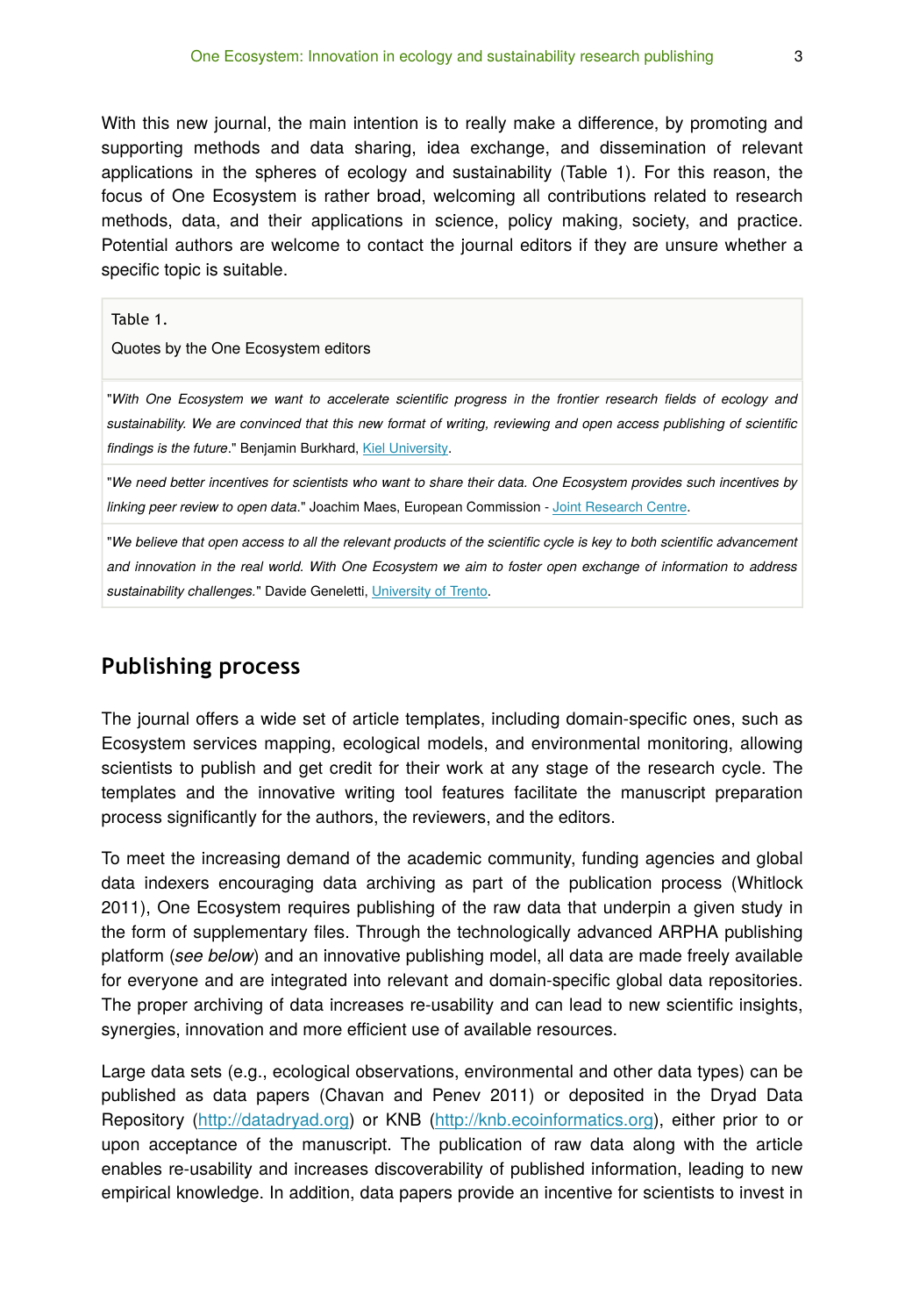organizing and making their database accessible to the wider scientific community. All too often potentially valuable datasets remain buried in scientists' hard drives, once a specific research endeavour is completed. Data papers allow for these datasets to be further used and improved, ensuring that the authors will receive the appropriate credits.

One Ecosystem also provides the possibility for automated import of data-structured manuscripts generated in various platforms, such the Global Biodiversity Information Facility [\(http://gbif.org\)](http://gbif.org/), DataOne [\(https://www.dataone.org\)](https://www.dataone.org), author's databases. It is using an entirely XML-based workflow which reduces the costs and speeds up authoring, reviewing, and publishing.

One Ecosystem proposes a solution for the so called 'reviewer's fatigue' problem (Breuning et al. 2015) concerning the increasing burden placed on peer reviewers to assess an increasing number of submitted manuscripts. Thus, in addition to the conventional (singleblind) peer review, further two peer-review modes, community-restricted and public, have been introduced to allow better control on the published content. In addition to the conventional post-submission evaluation, referees can provide their reviews also prior to submission (upon direct invitation from authors) and after publication (via commentaries to the published article). On the more technical side, an innovative interface for reading and answering reviewers' comments makes the revision process much faster and user-friendly, both for authors and reviewers, who can easily track the queries and the way they have been addressed.

Though still in its infancy, the potential of the journal has already been recognized by scholars and endorsed by international networks, such as the global Ecosystem Services Partnership (ESP) [http://www.es-partnership.org/esp,](http://www.es-partnership.org/esp) to which One Ecosystem is associated. The journal has also a partnership and will feed spatial data to the ESP visualization tool: [http://esp-mapping.net/Home.](http://esp-mapping.net/Home) In the future, maps from ecosystem services studies published in One Ecosystem can be visualised via the tool.

One Ecosystem considers the following categories of papers for publication: research article, review article, data paper, software description, ecosystem services mapping, ecological model, methods, policy brief, case study, editorial, corrigendum, conference abstract, research poster, research presentation, single-figure publication, correspondence, as well as special issues and monographs.

#### **What is ARPHA?**

One Ecosystem is published on Pensoft's next-generation publishing platform [ARPHA.](http://arphahub.com/) ARPHA stands for Authoring, Reviewing, Publishing, Hosting, and Archiving and is a publishing solution that supports the full life cycle of a manuscript, from authoring and reviewing to publishing and dissemination. It is XML-based from end to end and integrates the narrative with the data presentation. The data publishing strategy in ARPHA aims at increasing the proportion of structured text and data within the article's content, allowing for both human use and machine readability to the maximum extent possible. The core of this novel technology is a collaborative online manuscript authoring module called ARPHA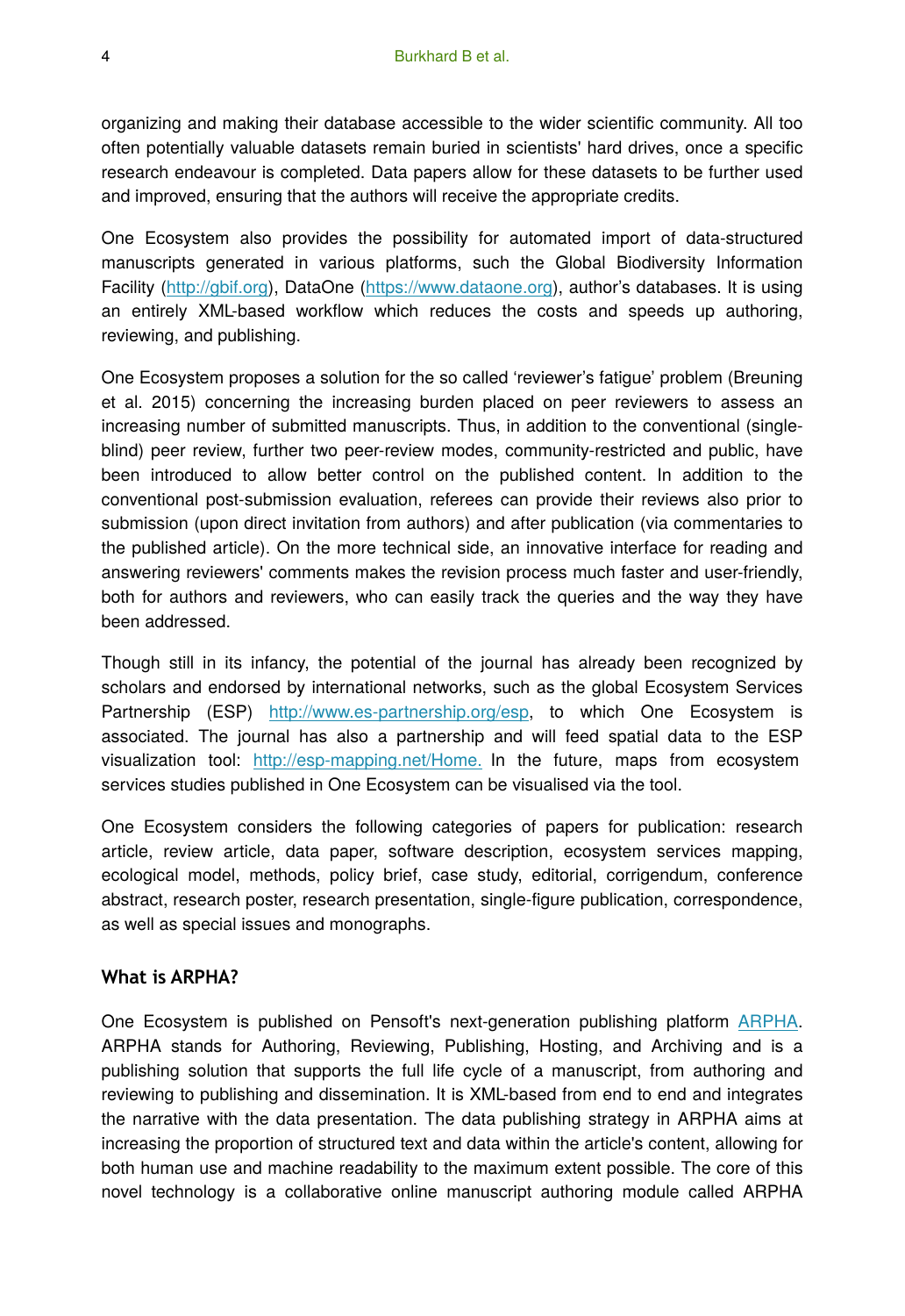Writing Tool (AWT). AWT's innovative features allow for upfront mark-up, "atomization" and structuralisation of the free-text content already during the authoring process, import/ download of structured data into/from human-readable text, automated export, and dissemination of small data, instant layout of composite figures, and import of literature and data references from trusted online resources into the manuscript. Within the ARPHA-XML publishing workflow, reviews are done collaboratively through change tracking, comments, and replies, as well as automated, but customisable email notifications. For the editor's convenience, all peer reviews are consolidated into a single online file that makes the editorial process simple and straightforward.

### **Towards Open Ecology**

One of the primary roles of ecology in the 21<sup>st</sup> century will be the sustainable management of ecosystems (Day et al. 2009). If we want to preserve the planet, maintain a liveable climate, and restore our natural capital and biodiversity so that essential ecosystem services are secured, we need to upscale efforts which turn the growing ecological knowledge base into practical applications with up-scaling potential and socio-economic relevance (Maes and Jacobs 2015). The ecological innovations and nature-based solutions that are key to support the transition to a more sustainable economy cannot come from research results alone. They require an "Open Ecology". Open Ecology, or Open Science in general, is not only about sharing data and making these publicly available. Open Science reflects the novel way of how many, in particular young, researchers conduct science. They share their research ideas on social media; they download, use, improve, and upload methods, models and program code for statistical analysis of data, all of this supported by free software such as R or QGIS; and they rapidly communicate research results using platforms such as Research Gate.

Open Science provides better transparency and reproducibility of results (Reichman et al. 2011). For ecology and earth sciences, it provides baselines against which future environmental change can be evaluated. Open data and open science are a source of innovation. Innovation is high on the agenda of economic policies as it spurs economic growth, a central objective of governments at different levels. Therefore it is not a surprise that the EU strongly endorses Open data policies. Examples are geographical information, statistics, environmental monitoring, research, cultural heritage, and tourism, all disciplines which are in the focus of One Ecosystem. Such information has a significant and currently insufficiently exploited potential for re-use in new products and services, for citizens' information, for efficiency gains in administrations and for sustainable development (European Commission 2011).

Our journal, One Ecosystem, supports this transition to Open Ecology and follows this new approach to science. Publication of research is and will remain a priority driver for scientists, not only to seek recognition from peers, but importantly, to find a job in research or to obtain success with grant proposals. One Ecosystem extends the publishing model to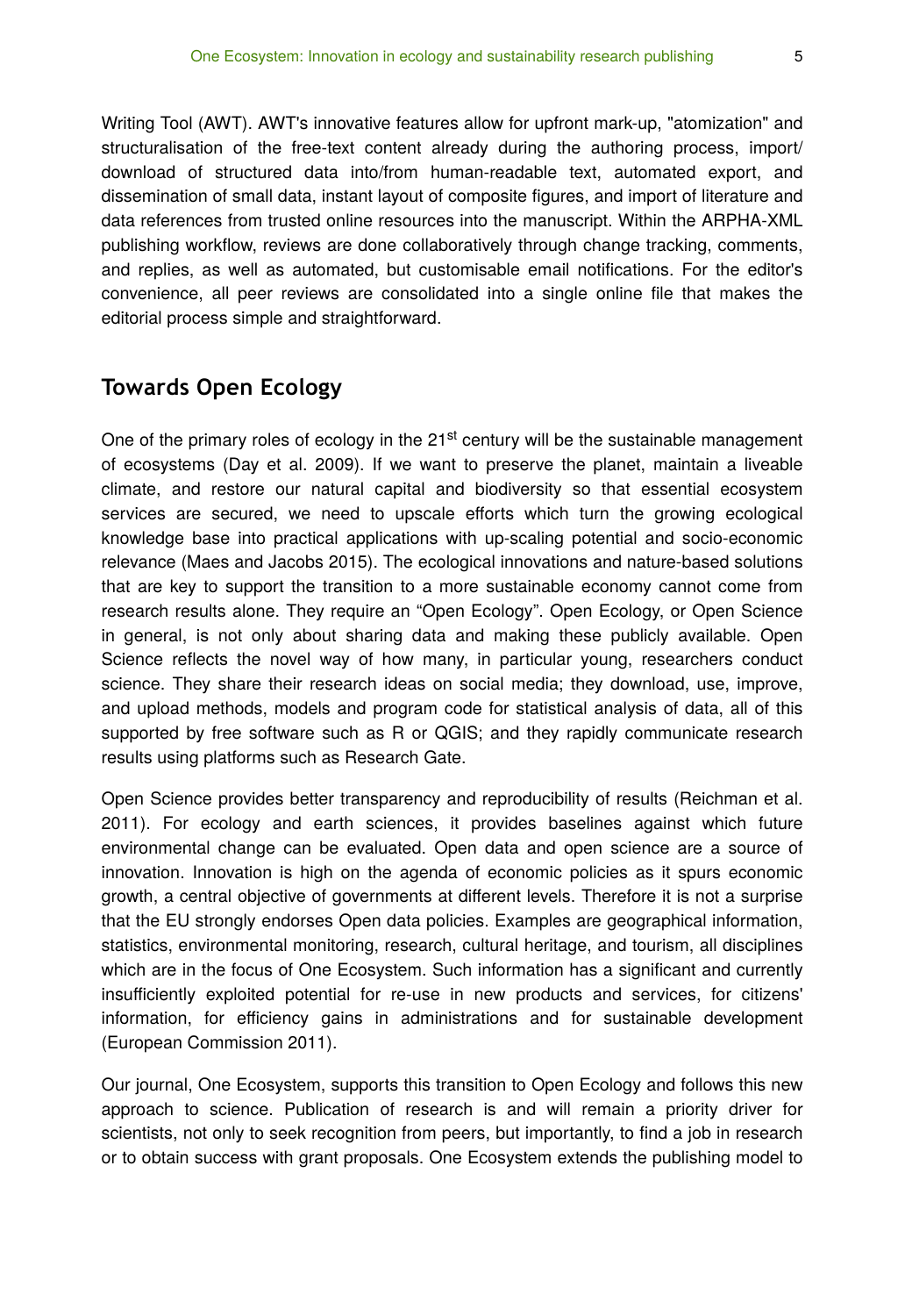all the steps of research instead of limiting it to results, so that scientists are rewarded for all the efforts they make.

## **Conclusions**

One Ecosystem aims to provide a platform for scientists, decision makers, and the interested public to share their knowledge in an efficient and open manner. In these days of continuous speeding up of paces of work and life, the idea of facilitating the sharing of existing knowledge in order to create synergies, new knowledge, and innovation is more than timely.

# **Acknowledgements**

We want to thank all people who have supported the idea of One Ecosystem from the beginning or during the course of the journal's development. Special thanks go to our [Subj](http://oneecosystem.pensoft.net/browse_journal_groups.php?role_id=3) [ect Editors](http://oneecosystem.pensoft.net/browse_journal_groups.php?role_id=3) and the [ESMERALDA project](http://esmeralda-project.eu/) (funded by the European Union's Horizon 2020 research and innovation programme under grant agreement No 642007). May [One](http://oneecosystem.pensoft.net/) [Ecosystem](http://oneecosystem.pensoft.net/) live long and prosper!

## **References**

- Alsheikh-Ali A, Qureshi W, Al-Mallah M, Ioannidis JA (2011) Public Availability of Published Research Data in High-Impact Journals. PLoS ONE 6 (9): e24357. DOI: [10.1](http://dx.doi.org/10.1371/journal.pone.0024357) [371/journal.pone.0024357](http://dx.doi.org/10.1371/journal.pone.0024357)
- Breuning M, Backstrom J, Brannon J, Gross BI, Widmeier M (2015) Reviewer Fatigue? Why Scholars Decline to Review their Peers' Work. PS: Political Science & Politics 48 (4): 595‑600. DOI: [10.1017/s1049096515000827](http://dx.doi.org/10.1017/s1049096515000827)
- Chavan V, Penev L (2011) The data paper: a mechanism to incentivize data publishing in biodiversity science. BMC Bioinformatics 12: S2. DOI: [10.1186/1471-2105-12-s15-s2](http://dx.doi.org/10.1186/1471-2105-12-s15-s2)
- Day J, Hall C, Yáñez-Arancibia A, Pimentel D, Martí CI, Mitsch W (2009) Ecology in Times of Scarcity. BioScience 59 (4): 321‑331. DOI: [10.1525/bio.2009.59.4.10](http://dx.doi.org/10.1525/bio.2009.59.4.10)
- European Commission (2011) Open data. An engine for innovation, growth and transparent governance. COM(2011) 882 Final. Brussels. URL: [http://eur-lex.europa.eu/](http://eur-lex.europa.eu/LexUriServ/LexUriServ.do?uri=COM:2011:0882:FIN:EN:HTML) [LexUriServ/LexUriServ.do?uri=COM:2011:0882:FIN:EN:HTML](http://eur-lex.europa.eu/LexUriServ/LexUriServ.do?uri=COM:2011:0882:FIN:EN:HTML)
- European Commission (2013) Fact sheet: Open Access in Horizon 2020. [https://](https://ec.europa.eu/programmes/horizon2020/sites/horizon2020/files/FactSheet_Open_Access.pdf) [ec.europa.eu/programmes/horizon2020/sites/horizon2020/](https://ec.europa.eu/programmes/horizon2020/sites/horizon2020/files/FactSheet_Open_Access.pdf)files/ FactSheet Open Access.pdf. Accession date: 2016 4 27.
- Groth P, Gibson A, Velterop J (2010) The anatomy of a nanopublication. Information Services & Use 30: 51. DOI: [10.3233/ISU-2010-0613](http://dx.doi.org/10.3233/ISU-2010-0613)
- Maes J, Jacobs S (2015) Nature-Based Solutions for Europe's Sustainable Development. Conservation Letters DOI: [10.1111/conl.12216](http://dx.doi.org/10.1111/conl.12216)
- Reichman OJ, Jones MB, Schildhauer MP (2011) Challenges and Opportunities of Open Data in Ecology. Science 331 (6018): 703-705. DOI: [10.1126/science.1197962](http://dx.doi.org/10.1126/science.1197962)